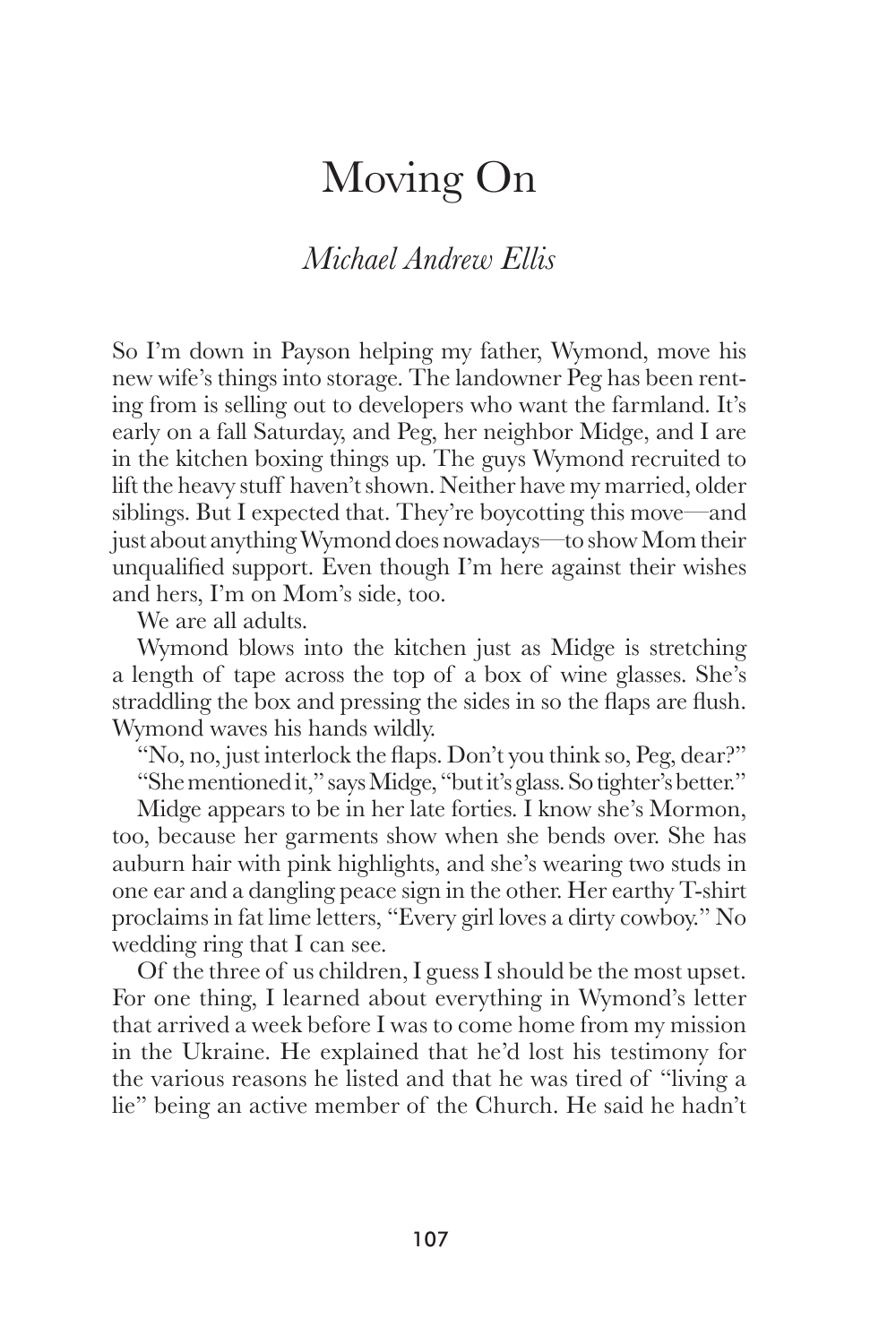wanted a divorce, but that Mom had rejected *him*, because he couldn't be the man she'd married anymore.

 Mom's email soon followed, once she knew herself, I guess. In a departure from her usually uplifting and encouraging emails, she spoke of her resignation and her ensuing depression, and how she couldn't help but feel an unbearable sense of failure. She'd tried hard to hold things together over the years. All of us children knew that.

 By the time I'd come home, it wasn't home anymore. The house I'd grown up in had been sold. Wymond had taken his share of the sizable amount of equity and disappeared. Mom had moved into a smaller place.

 "A little tape won't hurt, Wym," says Peg. "'Specially on them boxes with the fragiles." "Wym" is Peg's pet name for Wymond. It fits.

"Take no chances with glass, 'Wym,'" I say, agreeing.

 "I just think that interlocking the flaps is more practical," says Wymond, adjusting his glasses. The big transitional lenses are dark from his having just come inside. "It's a temporary move. No sense in dealing with all that tape, Peg."

 Peg starts to say something, but then just shrugs. Midge, undeterred, moves her hand back and forth over the tape to smooth out any bubbles. She seems to enjoy flouting Wymond.

 Two years younger than Wymond's fifty-two, Peg looks even younger. Maybe late thirties, early forties. Being part Japanese has helped. She has round brown eyes and small pink lips, and the orange hair that comes from bleaching brown hair blond. Long and straight, it's wound up and pinned with a pencil. Except for the youthful look, I don't see what has attracted Wymond to Peg over Mom. And even on that point, my old seminary teacher, Brother Wright, used to say that forever love is forever *young* love, meaning each spouse sees the other as on the day they first fell for each other. That's the way it's supposed to be.

 I first learned about Peg when I finally met Wymond for lunch at some sub joint a full month after I'd been home. (I said he'd disappeared. He hadn't met me at the airport, nor had he come to my homecoming sacrament meeting, and I could never seem to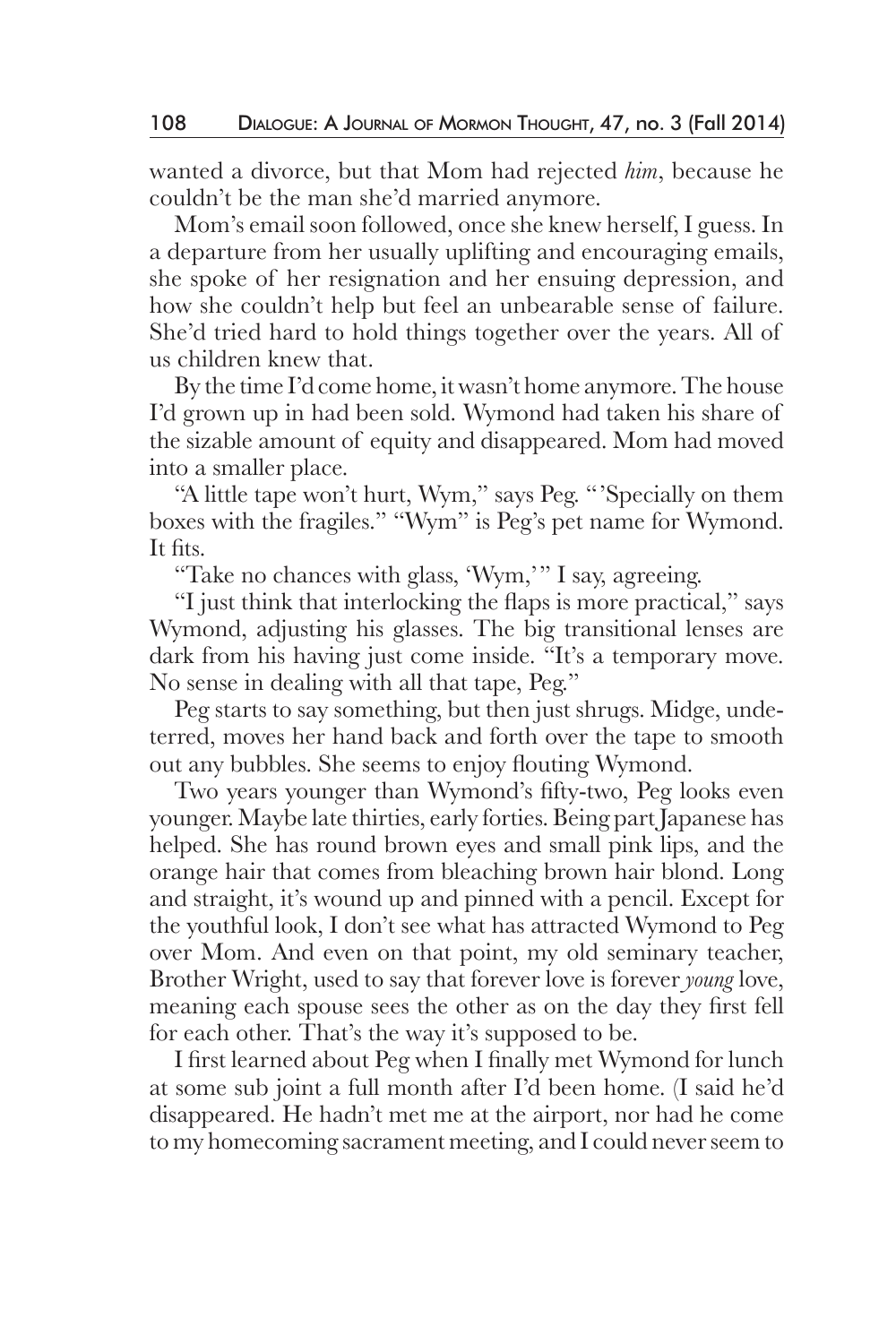reach him by phone either, until he called me about doing lunch.) I was raring to dump on him, but before I could get a word in, he announced his engagement to Peg. Said he'd found her in the library at the U researching Wild West women, and that she's the one for him. Said they'd been vacationing in Hawaii for the past few weeks, that he'd meant to call, but hadn't known quite what to say at the time, and thought it would be better in person. To show him how much I thought of him moving on with his life so fast, I left without finishing my sandwich. I didn't attend the wedding up at Sundance either. Later, when I finally answered his phone calls, he asked me to help him move Peg's stuff. Said we could talk. I wanted to. I wanted to blow up at him. I wanted to make him feel bad. That's what got me here, mainly, but more than all that was my mission president's instruction to me before I came home that I was to love my father, no matter what.

 My cell phone buzzes. It's Ash. She texts, *how's it going?* I text back that we've just been boxing stuff, haven't talked yet. She encourages patience. I punch in an eye-rolling smiley.

 Ash and I are practically engaged. My high school sweet heart; she waited for me. I haven't proposed yet, but we're talking marriage. I never realized how many ads for rings there are around here until I thought about buying one.

 Wymond's saying we ought to get the piano on the pickup first, and then pack smaller boxes around it. His whiny voice is coming from the front room. I walk over and find the front door open. A Home Depot pickup is backed up to the stairs, its tailgate down, just about level with the porch. Wymond has never owned a truck, and he especially hates the souped-up monster ones, as common as chapels around here.

 "By ourselves?" I ask. "How many pianos have you moved before?"

 "What else are we gonna do? My guys are no shows, and no priesthood peter goody-goody is gonna help an apostate without wanting something in return," says Wymond, except he qualifies "apostate" with the implication that God has damned him somehow.

 Just to get through the day, I'm trying to shrug off his swearing and his barbs toward the Church. Brother Wright used to say that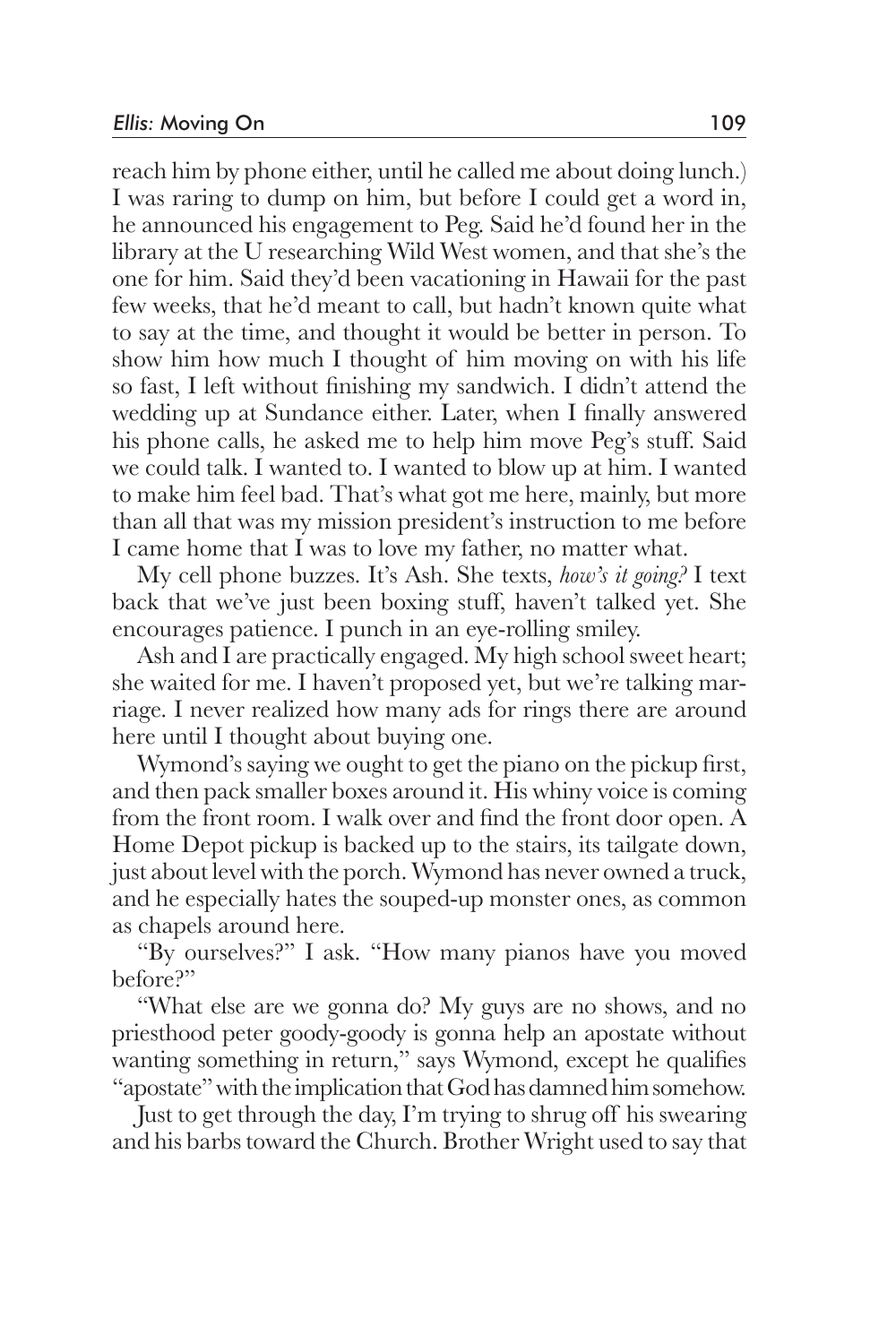people like Wymond get bitter. They leave the Church, but can't seem to leave it alone. Maybe it's from some sort of subconscious self-loathing. I don't know for sure. But I do know that Wymond seems so small now compared to the man and a half he once was in my eyes. I remember him leading our family in regular scripture study and prayer. I remember the fun family night activities he used to come up with. I remember the priesthood blessings he gave me when I was sick or worried about something. He even ordained me an elder and participated in setting me apart as a missionary. But now, he's just like any other man of the world.

"Who'd you call?" I ask.

 "No one you know. Now, don't just stand there like a jackass. Grab hold."

 At one end of the piano, Wymond's looking from one side to the other, feeling for a handhold. I come stand at the other end with my hands in my pockets.

 "We need help," I say. "And will you please stop swearing so much around me?"

 "What the, that's not even a swear. It's a *bona fide* animal that stands around looking stubborn stupid. Come on, we'll just take baby steps."

 "Hold your horses, Wym," says Peg, entering the room with Midge. "Don't go breaking your back on my account. Midge here just called her husband."

"We don't need church help."

"Help is help, Wym," says Peg. "We'll take it."

"Yeah," I say, "who said anything about church? Her husband's coming."

"They *always* want something in return," says Wymond.

 "Well then," says Peg, in all innocence apparently, "I don't mind whipping up a green jello salad for them."

 "It's not like we want your soul or anything," says Midge, grinning.

 Wymond smirks. Then we all turn as some hulk fills the doorway. He's wearing a tight, earthy T-shirt too, except its fat lime letters read, "I'm the dirty cowboy." His muscles are toned and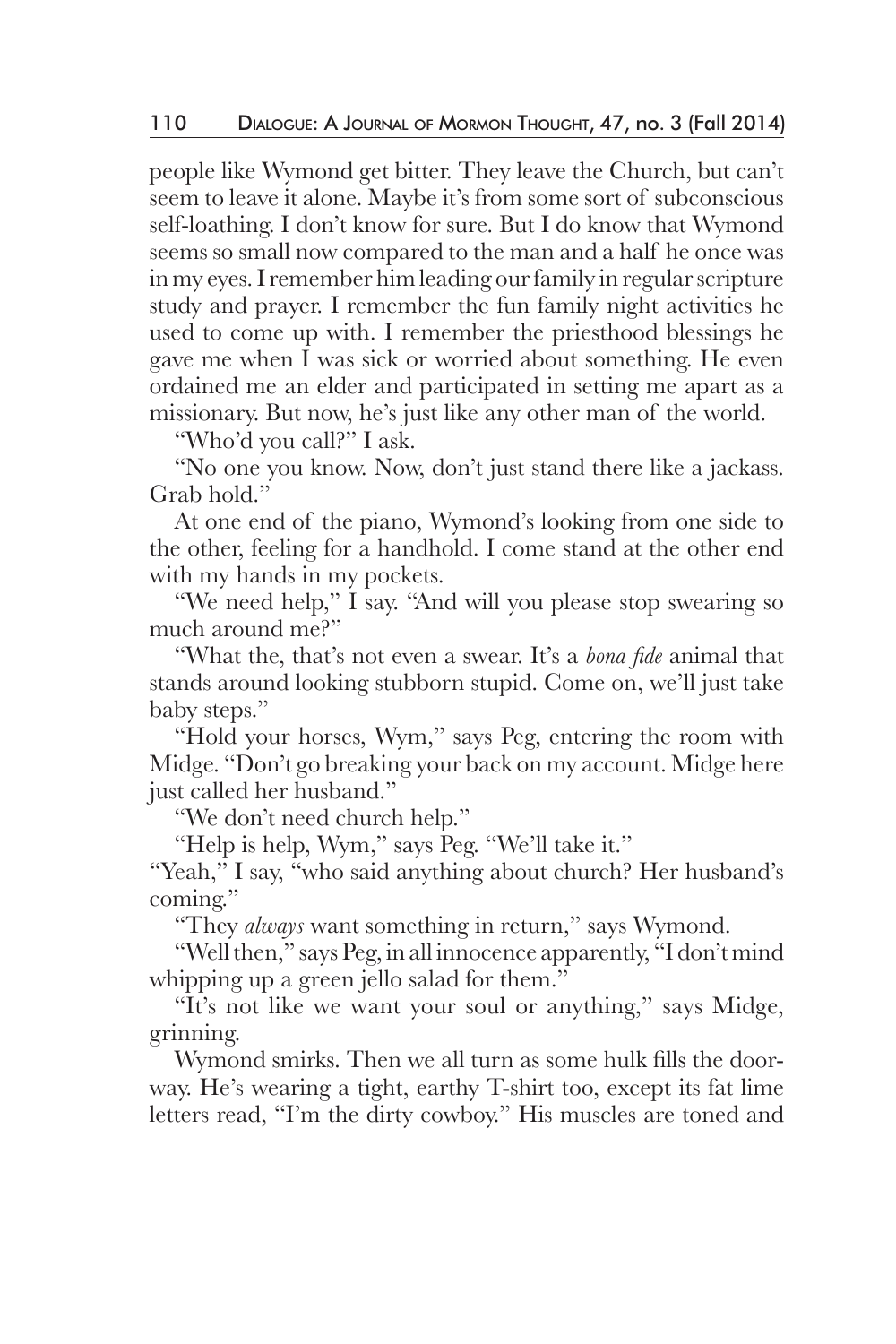distinct, and he looks like he just stepped out of an Arnold Friberg painting. A skinny young man stands behind him.

Midge introduces Jack and their son, Billy.

 "Let's wrestle this piano then," says Jack. "I eat pianos for breakfast. Places, men."

 "Careful with them legs, boys," says Peg. "That was my grandma's piano."

 Shuffling, we roll the piano toward the door and then, heaving, just about make it through when Wymond cries out for a rest and drops his corner. Bent over and breathing heavily, he blows a lock of his long, gray, positively juvenile hair from his eyes and rubs his wrists. We ask whether he's all right. He nods and coughs. Peg brings him a cup of water. He gulps it down and hands the cup back.

"I'm ready," he says, hoarsely.

"Good on ya," says Jack. "On three then, One—"

"Don't count, just lift," says Wymond.

 We get the piano onto the truck. Wymond's gray mop is matted down on his forehead. He removes his glasses and cleans the lenses with his shirt. I glimpse the expanse of pale, hairy flesh where I used to see cotton mesh. He murmurs a thank you all around.

"Where you moving to?" asks Jack.

 Breathing out audibly, Wymond steps back onto the porch and hitches his cargo pants up from their default slack position below his protuberant belly.

 "My place is small," he says, "so we're moving Peg's stuff into storage till our ranch house is built."

 "Sounds great," says Jack. "If you need help on the next move, just holler."

"We'll be sure to do that."

*Yeah right*, I think.

"So, what's next?" asks Billy.

 "A dresser. Lots of boxes," says Wymond. "Just fit them in around the piano. We can get the other furniture on the next run."

**\*\*\***

In the master bedroom, I find Peg's dresser. Its five drawers have already been stacked up on the floor. I pick up two. The top one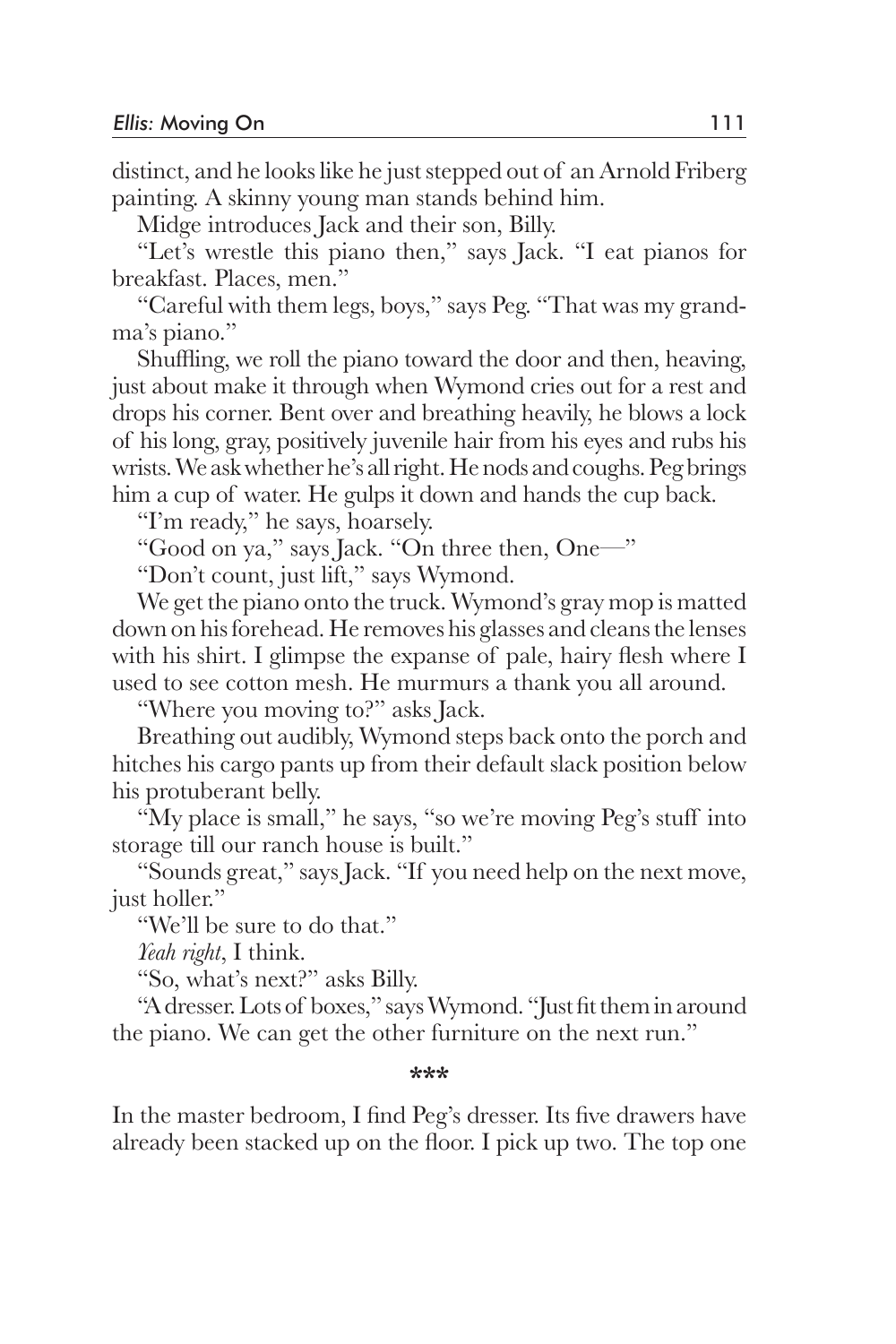has panties of various pastels, some feminine hygiene products, cheap jewelry, and other personal items, including a framed photo of Peg and a man in a ten-gallon hat embracing each other in a Western setting. As I pass Peg in the hallway, she winces and draws a pair of undies over the picture.

"The ex," she explains. "Been meaning to get rid of that."

 Mom told me that Peg was married before. Although I don't know much about Peg, my first thought at the time was that the whole situation was made more complicated, what with Wymond and her coming together, respectively, from broken marriages. Brother Wright told me once that most marriages fail because of selfishness. I know that's true for Wymond. I remember him fighting with Mom about money, household chores, and his spending too much time doing stuff without her.

 Then I notice that Peg's holding a porcelain wedding cake topper—a cowboy groom and his bride in dated formal wear, dancing—and I ask her about it.

 "Yeah, it's your dad's and mine, from our wedding. It's real special, because my grandma and my mama used it, and I've used it twice now."

 Funny thing, the Wymond I knew before my mission despised cowboy culture: the swaggering presence, the pickup trucks, the hyper-patriotism, and the country music that extols it all.

"Wymond's not the cowboy type," I say.

 "You'd be surprised," says Peg. "He ain't dressing the part yet, but he's a cowboy."

 When I reach the front door, Jack is waving in another pickup. It's backed up toward the house at an angle to the rental. Wymond comes out laden with a couple boxes, and then Jack introduces us to the reinforcements, the Knox brothers, who live nearby.

 "Great," says Wymond. "Grab just about anything. Lady's got lots of stuff."

 They go inside, and he deposits his load. I set my two drawers on the tailgate of the empty truck, off to the side, so they're not in the way when the dresser comes.

 "Why don't you cover that piano, Wym?" says Peg. "They're calling for rain, you know."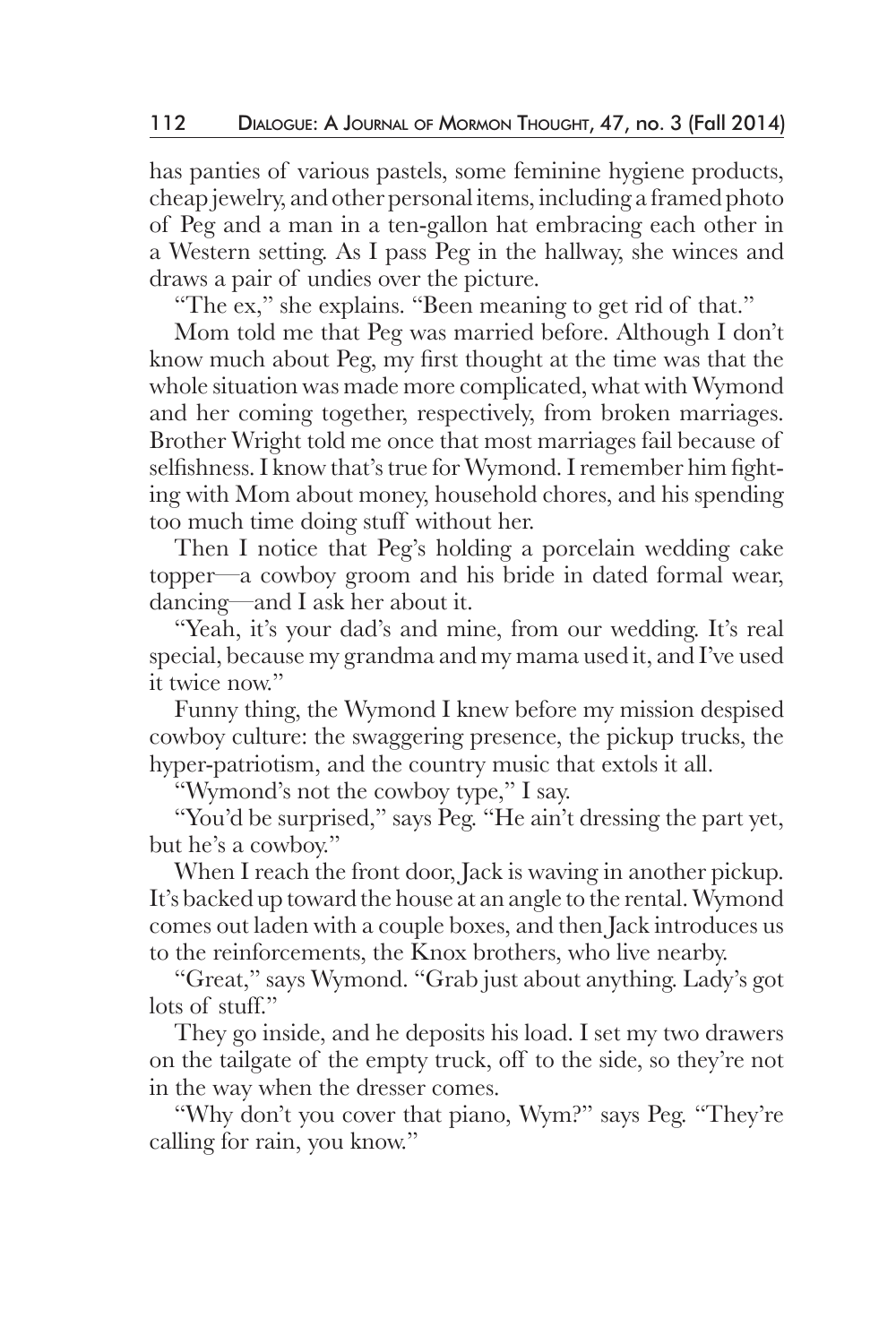She's holding a taped-up box labeled "China."

 "It's kind of tough to do that now, dear, with all these boxes in the way," says Wymond.

"You gonna tie it down, then?"

 "It's not going anywhere. Look." He steps off and lifts the tailgate. "See? This'll be up."

 "Well, can't someone ride in back to keep an eye on it? It was grandma's, you know."

"Sure, I guess," says Wymond, "if it'll make you feel better."

 "What about this china, Wym? Set this up there and it's right near tipping over the side."

"Put it on the other truck."

 "Can't you just tuck a tarp in around that piano, Wym?" says Peg, squinting at the sky.

 "I just don't think we need to, hon," says Wymond. "We're only going down the hill."

 "I'll cover everything, Peg, and tie it down," I say, as I take the box of china from her. It's evident that Wymond's reluctance to be guided by a woman hasn't changed.

 "Do what you need to, then," says Wymond. He turns to go inside right when the Knox brothers are coming out with the dresser. He sidesteps just in time to avoid smashing his face against Howie's back. When they've passed, he tries again, but this time he meets Jack's hairy arms carrying out the dresser's remaining three drawers. Finding all this amusing, Peg and I smile at each other, and maybe, we're laughing inside, too.

 When he's finally gone in, I say to Peg, "You got some rope, and a tarp maybe?"

 Nodding, she stares ahead absently, then says, "Wym's a good man."

Not quite a question.

"He can be," I say.

"I expect we're all a mix."

"Yeah, a little lower than the angels and all that."

"If you believe in angels."

"Either way, we fall short of our potential more than not."

"Ain't that the truth."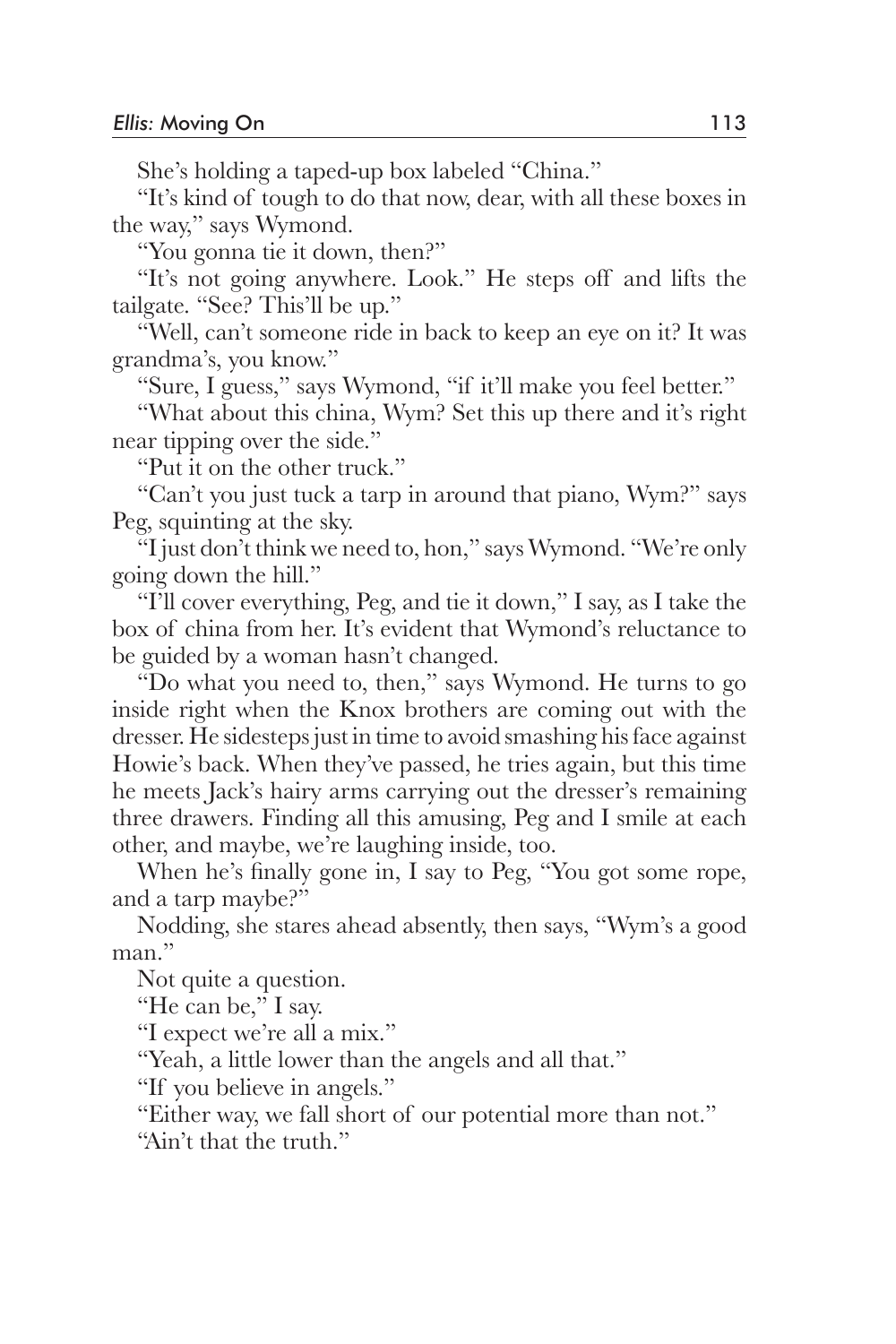Peg interlocks her fingers and stretches, cracking her knuckles. She walks to the swing at the end of the porch and sits down. Then, just as I'm about to go hunt up some rope and a tarp, thinking she forgot, she waves me over, saying, "Wait, let's take a breather."

 She smoothes a loose strand of her orange hair back in place and pats the seat beside her. I tell her I'll stand, and I lean back against the rail. She licks her lips.

"What's your mama like, Chase?"

 She wants to know how she measures up. I push off the rail, turn around, and grip it. The empty truck is filling up with furniture and boxes. "Peg, listen," I say, "I'm just here to help out, that's all."

"It's a simple question."

"You'll have to ask Wymond, then."

"I expect she's a better woman than he lets on."

 It figures. I want to tell her she expects right, that Mom is *the* better woman. But it doesn't seem right to spite her. I turn to face her.

 "I'm sorry," I say, "I just think it's better I don't say anything one way or the other."

 "I ain't trying to make you take sides," she says. "I know whose side you're on. Just curious, that's all. You're twenty-one, right?"

"Yeah."

"You got a girlfriend?"

"Yeah."

"Thinking marriage?"

"Possibly."

 "Ain't you return missionaries supposed to decompress some before you up and get hitched?"

 Amused by this, I say, "Usually, it's a good idea, but Ash and I have known each other a long time."

"Ash,' that's a pretty name," she says. Then, leaning forward, she plants both boots together, rests her elbows on her knees, and clasps her hands. Her expression is no-nonsense. "Listen, you don't have to tell me about your mama. Maybe it's no fair question. Maybe I'll meet her sometime. But there's something you gotta understand, to smooth things over with your daddy, cause he still wants a relationship with you."

"What's that?"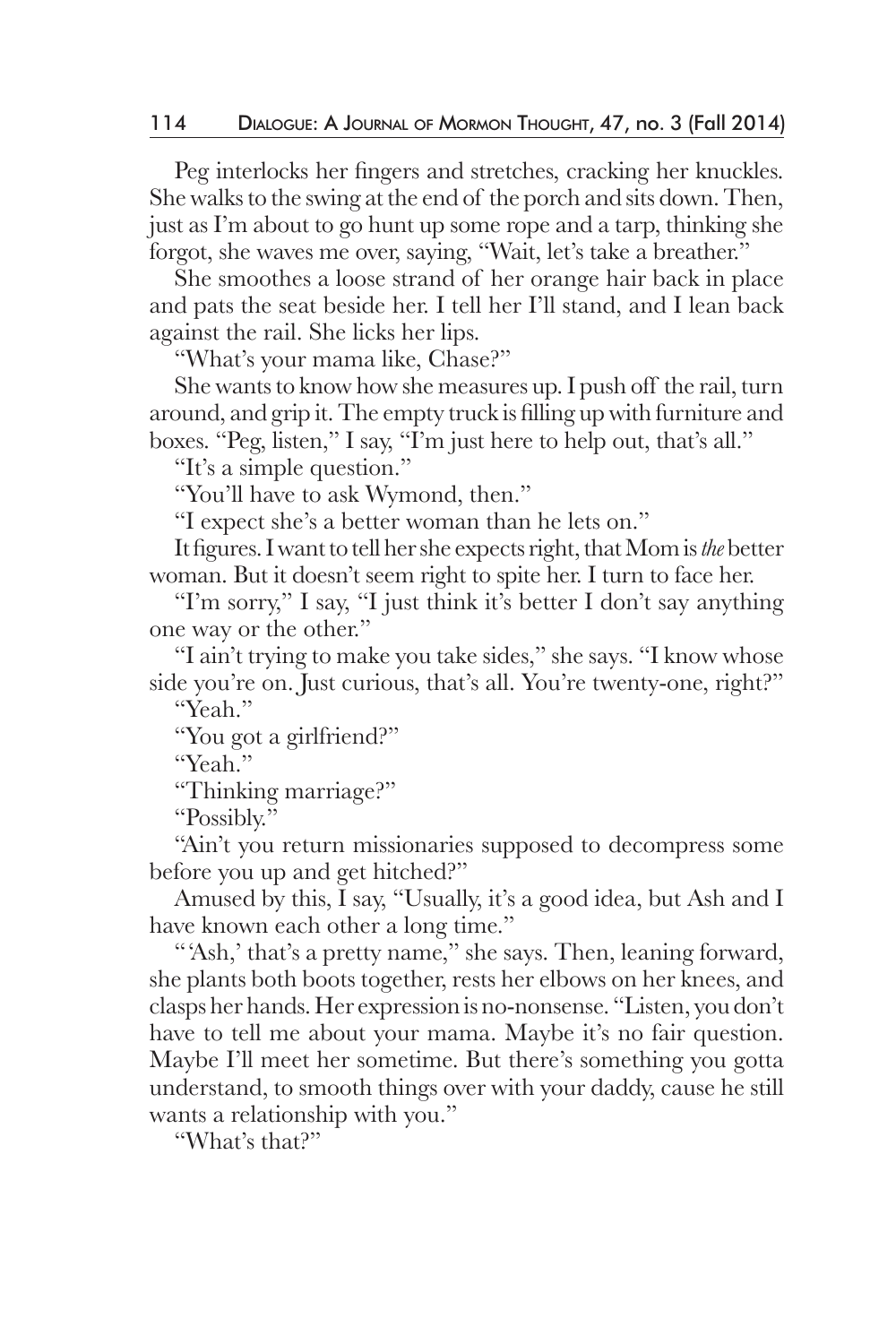"Let me ask you a couple questions. Do you know, today, about every trial, frustration, disappointment, failure, success, and so on, you and Ash will meet or have together?"

"No, course not."

 "OK, then, do you know, today, how you and Ash will feel about each other ten, twenty, thirty years from now, when all that time is filled up with the experience of life?"

"I hope it'll be the same, but deeper."

 "That's a good hope, for sure. My point is people change, Chase. They can become a completely different person from the one you married, from the one you've known since childhood, even. And I'm just talking about in a lifetime. Your daddy says you Mormons commit yourselves to an eternity with one partner, mostly. Such highfalutin expectations! What I'm saying is you shouldn't hold what happened against your daddy, son. That's life. He's still family."

 "Let's not go there. It's not you I'm upset at. Anyway, I can and I will hold it against him." I start to walk toward the door, then turn back and say, "But you know, I will tell you something about my mom. She didn't put up with Wymond's crap. She put him in his place, as her equal. And he seemed to get along fine, as long as he treated her as such. Now, he's getting older, and you've married all the old-age problems and dispositions my mom had steeled herself to endure from the get-go, and through eternity, even. At least she has memories of a kinder Wymond Helm that would've got her through."

Peg pushes off. The swing creaks, complains.

 "Well, different women, different touch brings out the man you want," she says.

I step closer. "You don't know Wymond then."

 "You two just gonna sit on your asses and jaw all day while the rest of us load the trucks?" says Wymond from the doorway. He's red-faced and straining to carry a heavy box, but he's let a smile twist his habitual scowl, which softens the severity of this tongue-lashing. Just a little.

Peg digs her heels in to stop the swing. It rocks violently.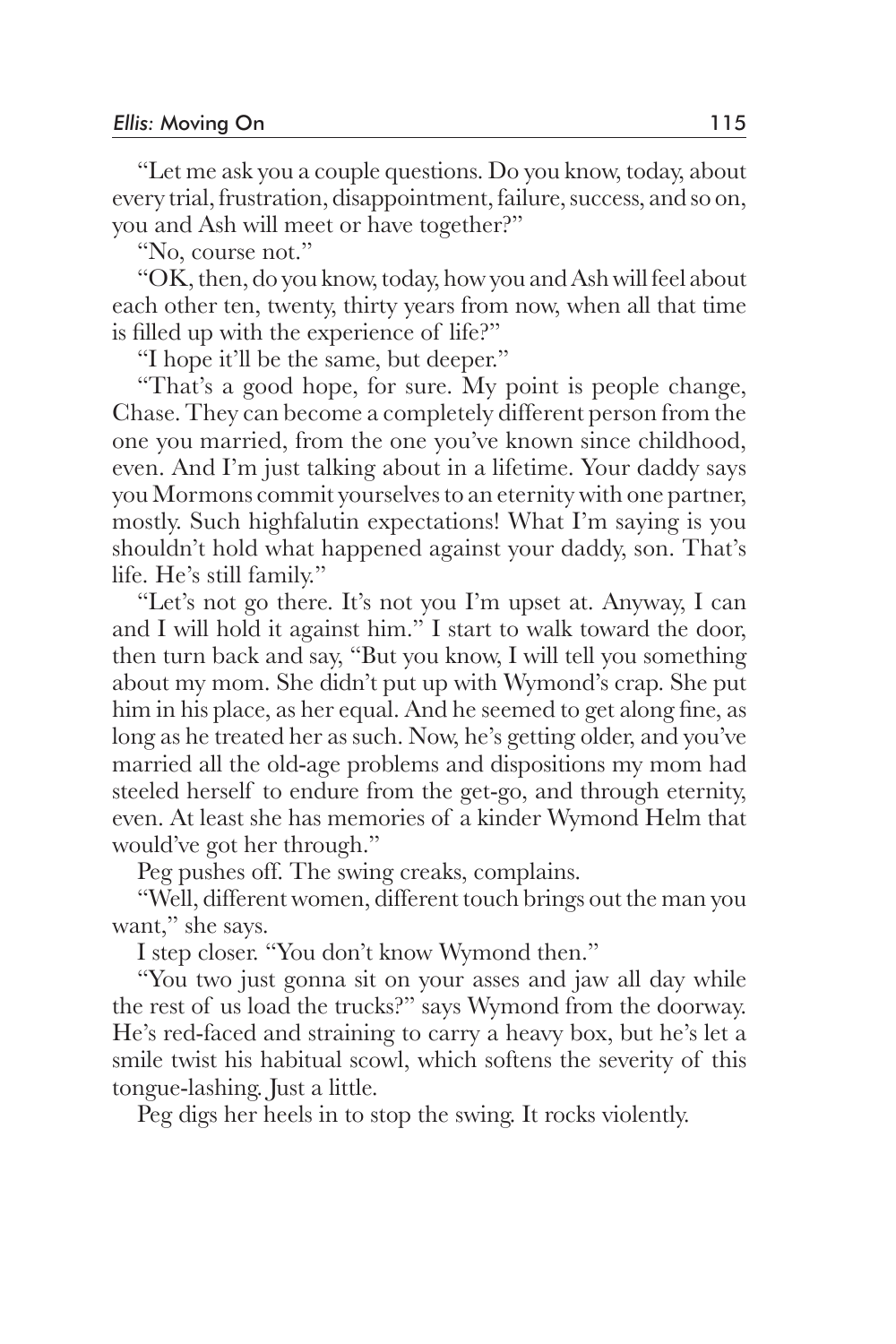"Let me get that stuff for you," she says to me. "And you just might want to think about how much your girlfriend may have changed already in the two years you been gone."

## **\*\*\***

Wymond has let me drive. He sits on the opposite side of the bench near the open window and neglects his seatbelt. Billy's in back, keeping an eye on the load. Jack and the Knox brothers follow us in the other truck. Our two trucks pace down the hill. On the other side of the valley, the underbellies of clouds hang in tatters, a sign of rain bearing down on us. Wymond and I haven't spoken since we left the house. I don't know why I haven't torn into him yet, or what I'm waiting for. Exercising restraint, I guess.

 "I suppose by now you want some kind of comp inventory with your old man," says Wymond.

"Yes," I say, cautiously, "we haven't talked about the elephant in the room. You've made yourself scarce."

"You wanna go first, then?"

"Sure,  $I$ —"

 "Wait," he cuts in. "Let me. I know Ash waited for you. You thinking of getting married right off your mission?"

 "Don't make this about me," I say. "This, this here, I want to talk about what you've done."

 "You'll be making the same mistake I did, Chase. What is it, you want the sex? You two can't keep your hands off each other?"

 "Oh yeah, right, that means a lot coming from the general authority on shotgun weddings."

 Wymond smoothes his hair back with both hands, looks out the window, then back at me.

"Chase, son, what are you and Ash going to live on?"

"She's got a part-time job and just a year of school left."

 "A part-time job," he says with a smirk. "What's going to happen when she has to quit because a kid comes along? Are you going to give up your education? Rent, utilities, groceries, insurance, a car and gas, a dozen other expenses. The burden is on you in Mormon culture. Young love is all fairytale and fantasy till you throw real life into the mix, believe me."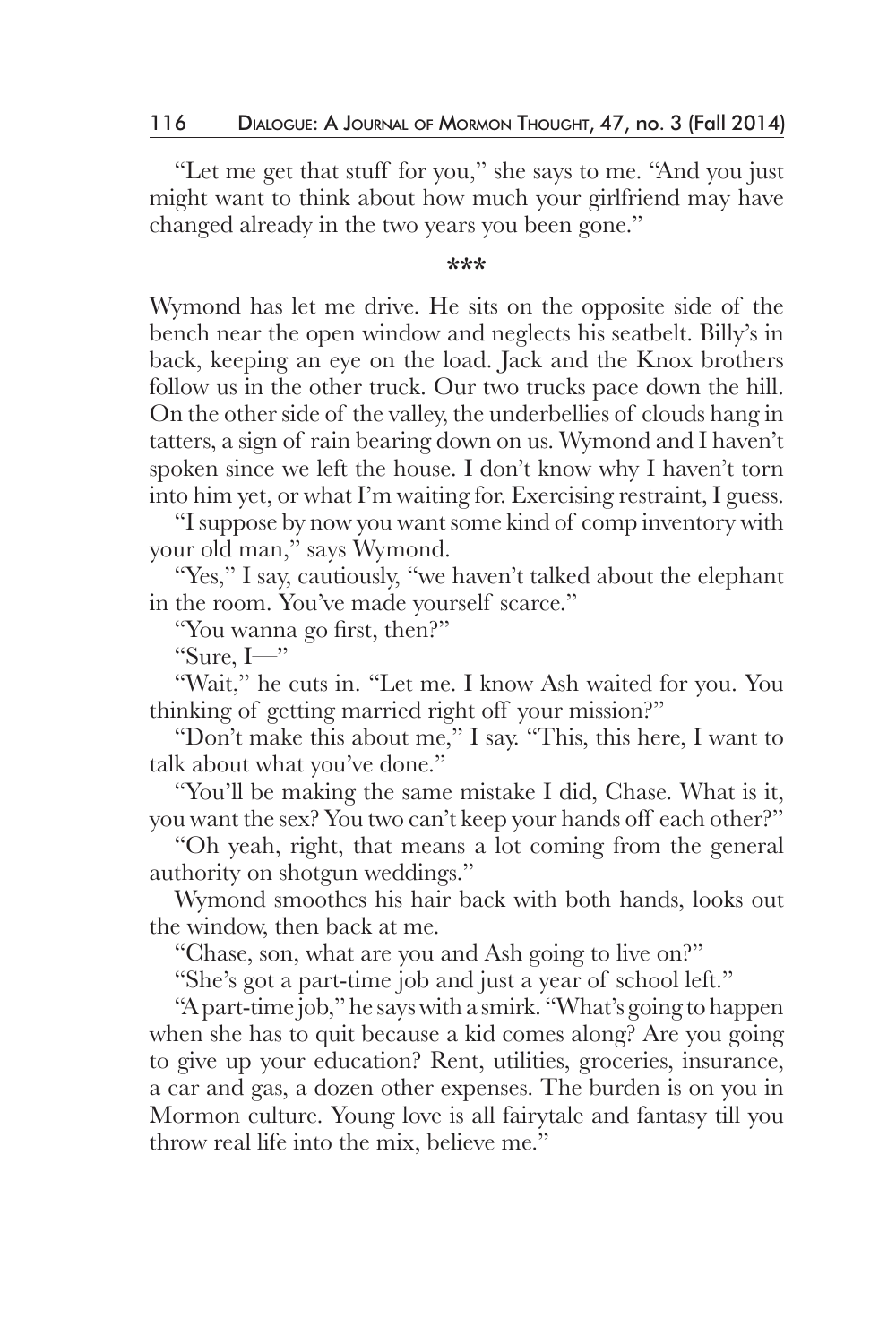"I have a hard time taking advice from the likes of you, *Father*," I say, trying to switch the focus away from me.

 My cell phone buzzes again. I know it's Ash, but I don't look at it.

 "Yeah, well, it's in the application that things get screwed up. You'll see," he says. "You gonna answer that?"

His face is flushed and his hand grips the door handle.

 "Just because *you* screwed up doesn't mean the principles aren't sound," I say, preachy-like. "I may not be married yet, and maybe some of my ideas are just ideals, but I've seen good marriages. I've seen old couples who talk of the thrill of holding hands across the kitchen table, after all their years together. That's enduring love. I want that. And I wanted it for you and Mom."

We turn onto the street where the storage shed is located.

 "You can't judge a couple by their Facebook page, son. Anyway, your mom and I never had that depth. After a while, our marriage was practical, mundane, planned out—no spontaneity. The daily routine sucked the marrow out of it, left a dry bone. I stuck with it for the sake of you kids, and because I couldn't face that I wasn't happy." Here he pauses to compose himself, then continues, "Someone once said that you want to marry someone who, when you're both empty nesters and out on the porch together, you can still have a stimulating conversation with. I think your mom and I would have fought all the time, or longed for release in respective silence. But enough of this, we're here."

 I key in the code Wymond tells me and we pass into the maze of pathways and metal boxes when the rain hits.

 "Thank you for covering the load," says Wymond. "Save me a lot of trouble with Peg."

 A little surprised, I nod. Then, considering what he's said, I realize he's right about one thing. Looking back, my parents didn't seem to enjoy being alone together. Their conversation was mostly about day-to-day things: who's taking the kids where, what happened at work, whose turn it was to do such-and-such chore, and so on. There was no forget-the-world passion between them, for the cares of the world were always at the forefront of Mom's mind. She's the biblical Martha, if there ever was one.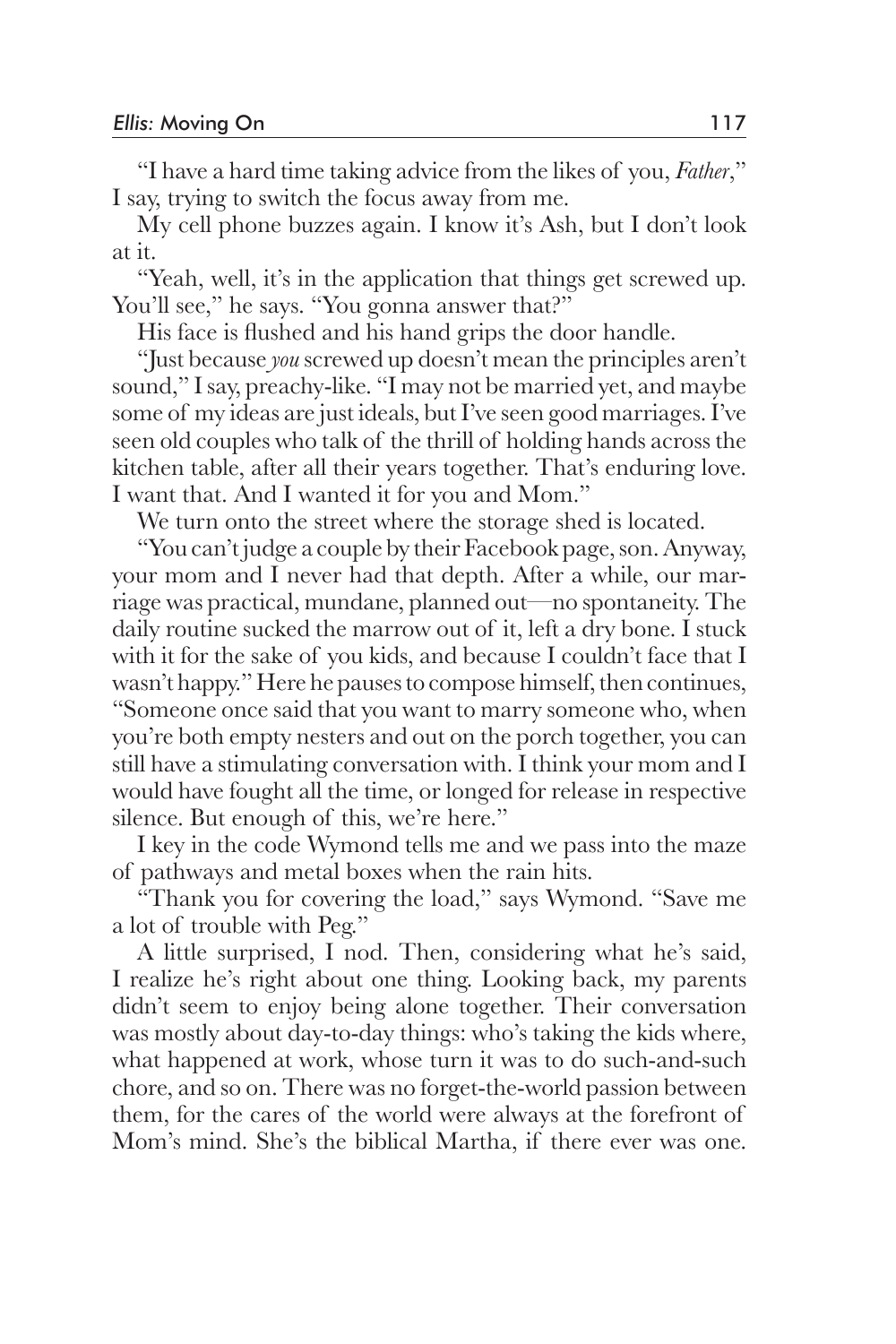I think of Ash's text waiting for me, her sometimes hyperactive concern for me, and wonder if I'm not in some way considering marrying someone like my mother.

 We sit in the trucks and wait for the rain to quit before we start unloading. The air between us heavy, Wymond and I hardly speak. Ash buzzes me several times, but I don't answer. Wymond hears it and just smirks. Then, after we've unloaded the trucks and locked up the storage box, he and I begin the drive back to Peg's. The others don't come back with us. We get another shower. The windshield fills with raindrops; the wipers sweep it clear. I ask the question that has been gnawing me the last hour or so.

 "Did you think that because we kids are grown up, the divorce wouldn't affect us?"

"No, but I did expect you to be adults about it."

 "It's kind of funny how 'being an adult' about things seems to mean you tolerate all sorts of bad behavior."

 "No, it means you understand that different people live different lives, for better or worse, and you have to respect that. Not everyone's Mormon, son."

 "But you're not supposed to be one of *them*. You're supposed to be one of *us*. Why did you have to leave everything?"

"I told you why in the letter. Enough said."

"No, it's not. You could've had faith."

 "Could've, would've, should've. I don't have much more to say about it. What's done is done. I did love your mother, and I do care about her and you kids. I'm not heartless. She got half my 401k, which wasn't chump change, half the money from the sale of the house, and I'm paying her alimony, long enough for her to get trained and find a job."

 "Money covers a lot of sins, doesn't it?" I say, disgusted he thinks his magnanimity makes everything all right.

 "Who knew an RM could be such a smart-ass?" he says, grinning. "How is she doing?"

"You wanna know because you think you're obligated somehow?"

"I do have some obligation—"

"But not to care."

"I would like to know, really."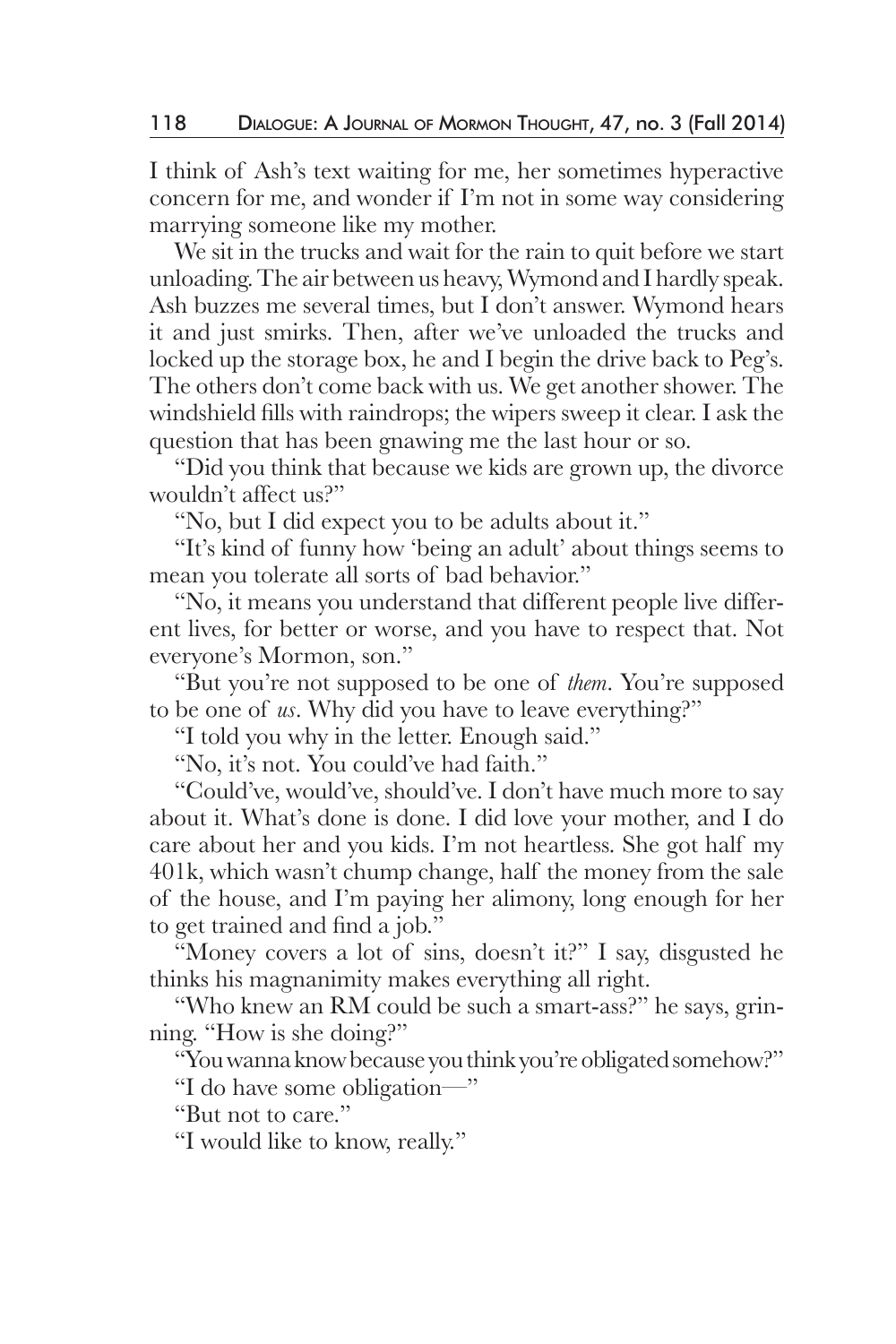"Fine. She's moving on, too."

"Come on. You're not being sincere."

 I grip the steering wheel at ten and two, my wrists arched, my knuckles white hot.

 "You don't have to care anymore. What is it you've just got to  $k$ now<sup> $p$ </sup>

"That she's finding a way to be happy again."

 "She's not. She blames herself. She cries every day. You left a huge hole, and there's nothing you can do about it now, so just drop it."

 "It's not her fault, son. Tell her that. It's not anyone's fault. It's just life."

 "No, Father," I spit out, my voice quivering. "It *is* your fault. It's all your fault. Your loss of faith in the Church destroyed everything."

He stares straight ahead, solemn.

 "Fair enough," he says at last. "I'll take it. I am sorry. I am. But after being one woman's project for more than twenty years, you want to free her from her need to 'fix' you and free yourself from the idea that you need to be 'fixed' to be accepted. Sometimes, you show more love and respect for each other by separating than you do by desperately holding it together."

 I relax my grip on the wheel. Out my window, the valley is a crisp fall green, the air clear of the afternoon haze, and the western range dark and hard beneath the setting sun. I wonder why he thinks Peg will be any different, but don't say anything.

 "Look," he says, when the silence has become unbearable, "if you do end up marrying Ash sooner than later, against all my advice, I'm here to tell you that no mere mission companionship prepares you for what she wants. You'll see. How often did she buzz you since you got here? It's already started. She'll want you to meet the image of a man she has in mind, and if for any reason you're not that man, she'll want you to *change*."

"Isn't that the point?" I ask. "To lose yourself, to find yourself?" What if the person you *really* are is on the other side of that sacrifice?"

"No, the point is to know yourself, first."

 I pull up to the house and turn off the engine. I feel sad that so much in my life I was so sure about has changed, and there wasn't anything I could do to stop it. I jangle the keys.